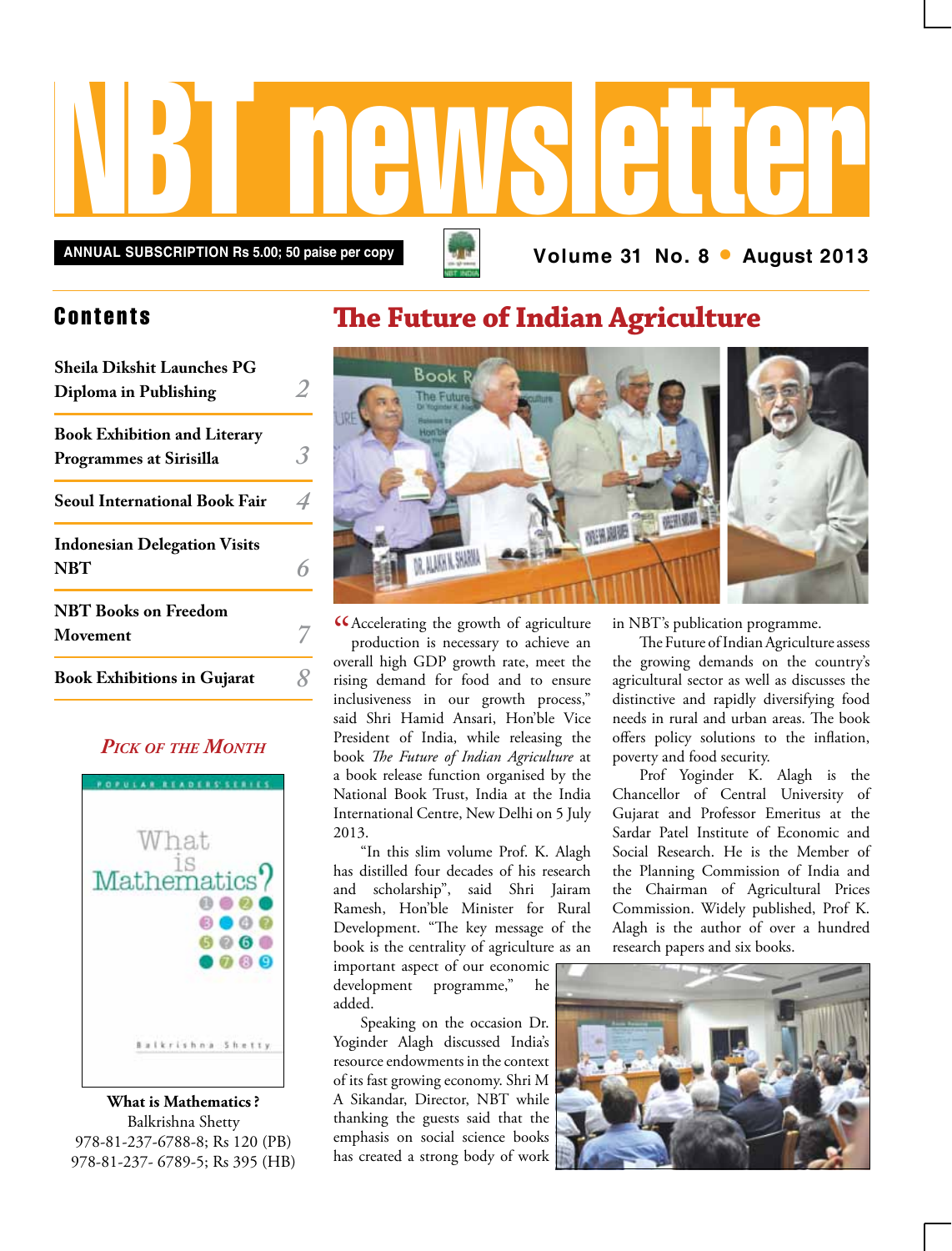## **Sheila Dikshit Launches PG Diploma in Publishing**

To create well rounded<br>skilled professionals<br>to meet the needs of professionals meet the contemporary publishing industry, Ambedkar University of Delhi (AUD), in collaboration with the National Book Trust, India (NBT) has initiated one year full time Post-graduate Diploma in Publishing from the current academic year.

Smt Sheila Dikshit, Hon'ble Chief Minister of Delhi, inaugurated the PG Diploma Course at the launch

held at India International Centre on 4 July 2013, organised by NBT and AUD.

"I'm delighted to launch this course. I would like to congratulate the Ambedkar University for this endeavour for starting this course and also thank the National Book Trust, India for partnering with AUD and supporting the course. Delhi is a centre for education, and publishing has a huge scope in Delhi," said Smt. Sheila Dikshit.

Prof. Shyam B Menon, Vice Chancellor of the Ambedkar University (AUD) said that the one-year (two semester) PG Diploma in Publishing is designed to develop a well-rounded professional in the field of publishing with inputs in administration and management, sales and marketing, promotions, editorial,



design, production and distribution and other related aspects of the publishing profession.

The Book Publishing course will cover various aspects of book publishing like editing, copyright export of books, techniques of translation and production, among others.

Earlier, Shri M A Sikandar, Director, NBT, India welcomed the guests and the participants of the course. He said that he was happy to be associated with the Ambedkar University (AUD) for starting the full time One Year PG Diploma in Publishing and in the coming years NBT will be starting some more such collaborative programmes in book publishing with other institutions. He said that this programme would be

quite interactive and help participants to start-off their career in publishing industry after completion of this course.

Prof. Chandan Mukherjee, Pro-Vice Chancellor of Ambedkar University proposed the vote of thanks, especially to the NBT, India for their support in this endeavour.

The Publishing industry of India is one of the largest in the world. An industry that is at once strong and

vibrant, both in English and other Indian languages. The phenomenal growth of publishing in the last few decades, the coming up of more and more new publishing houses catering to specialised areas and the increasing global visibility of Indian writings have combined to create a need to produce and market books professionally, offering a wide array of lucarative employment opportunities. Today there is a clear need for talented individuals from various specialised fields liek academics, engineering, art, management, marketing, finance and law for different areas of publishing—editing, production, design, sales and marketing.

In order to meet this demand, National Book Trust, India (NBT) has been organising courses in publishing throughout the country.



**2 NBT Newsletter august 2013**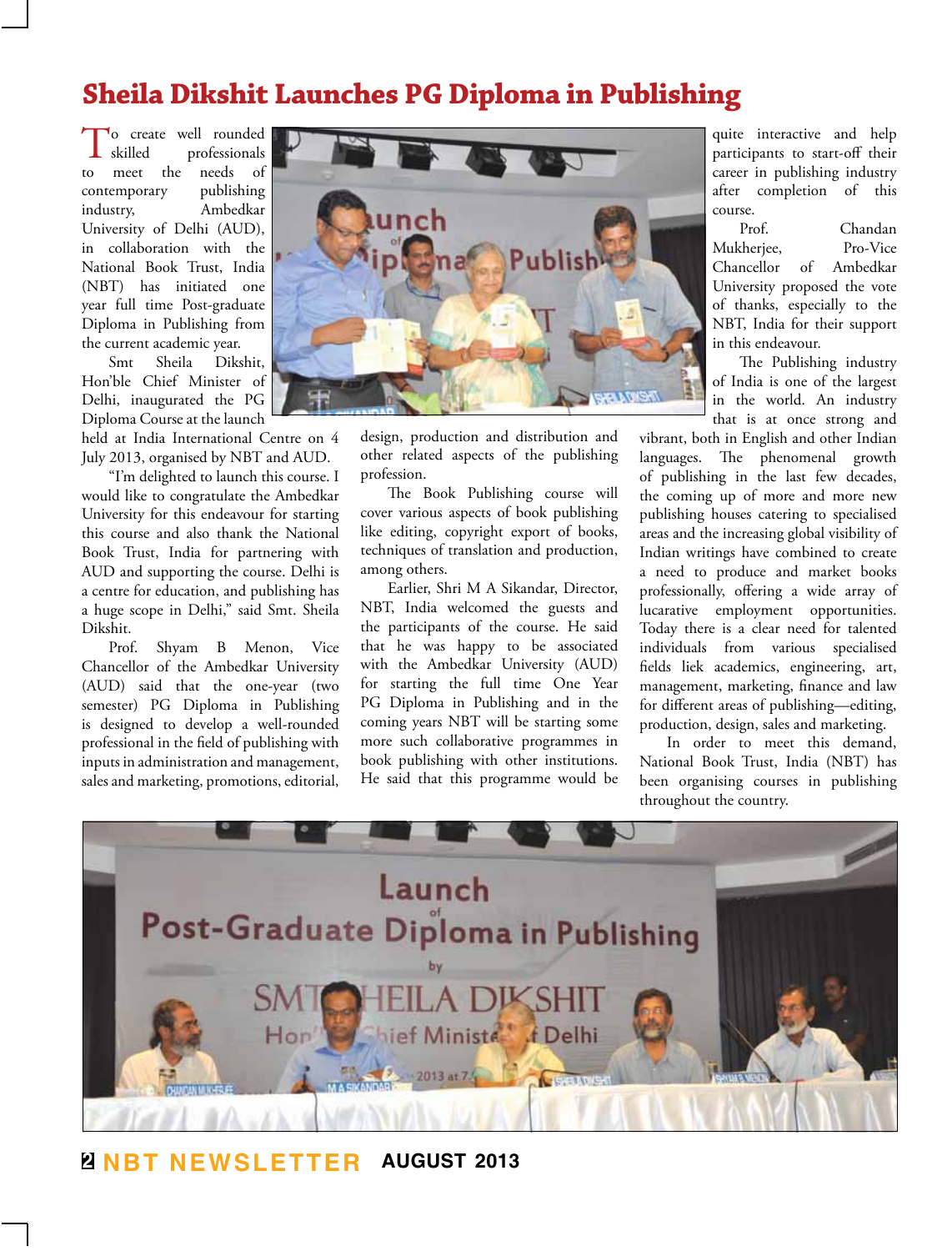## **Book Exhibition and Literary Programmes at Sirisilla**

The National Book Trust, India organised a threeday book exhibition and literary programme at Sirisilla, Andhra Pradesh from 14 to 16 June 2013, in collaboration with Sahitya Akademi, State Telugu Publishers Association, as well as with Maneru Rachayitala Sanghram, Sirisilla Sahithi Samiti and DMCT.

The three-day book exhibition was inaugurated by

Shri H. Arun Kumar, Joint Collector, Karimnagar, Sirisilla at Cheneta Vastra Vyapara Sangam Hall, Sirisilla. Commending NBT's efforts in organising



book fairs in small towns as well, Shri H. Arun Kumarwas of the opinion that every person should read and develop the habit of reading which will help in broadening peoples'mindset.

Other dignitaries present at the inaugural function included Dr J Bapureddy, noted Telugu poet; Shri Venkateswarlu, Deputy EO, Huzurabad; Shri Jayachandra Reddy; Shri





Muralidhar; Shri Boda Ravi; Jindam Ashok; Dr J Shankaraiah, and Shri Jukanti Jagannatha, noted Telugu poet and writer.

On the occasion, two books in Telugu, published by NBT were also released, namely, An Ancient Tale from Andaman and Chaturayi Ka Puraskar. Releasing the books, Dr J Bapureddy, IAS said that NBT is playing a great role in the field of



publication and book promotion. After the release, Dr J Chennaiah, Telugu University, Dr V Triveni, Telangana University, and Shri Vasala Narsaiah, noted children's writer presented papers on the books released. The function was presided over by Dr Malayasri, noted children's writer and critic.

An On-the-Spot Essay and Painting competition was also held, where hundreds of students from schools participated. The

topic of the essay competition was 'My Favourite Book' and the theme of the painting competition was 'Reading Spaces'. Other literary programmes held



during the three-day exhibition included a short story reading session, poetry reading session, discussion session, as well as the prize distribution function where the winners of the Essay and Painting competition were given books as prizes.

Dr P. Mohan, Telugu editor from NBT, coordinated the literary programmes and activities.





## **august 2013 NBT Newsletter 3**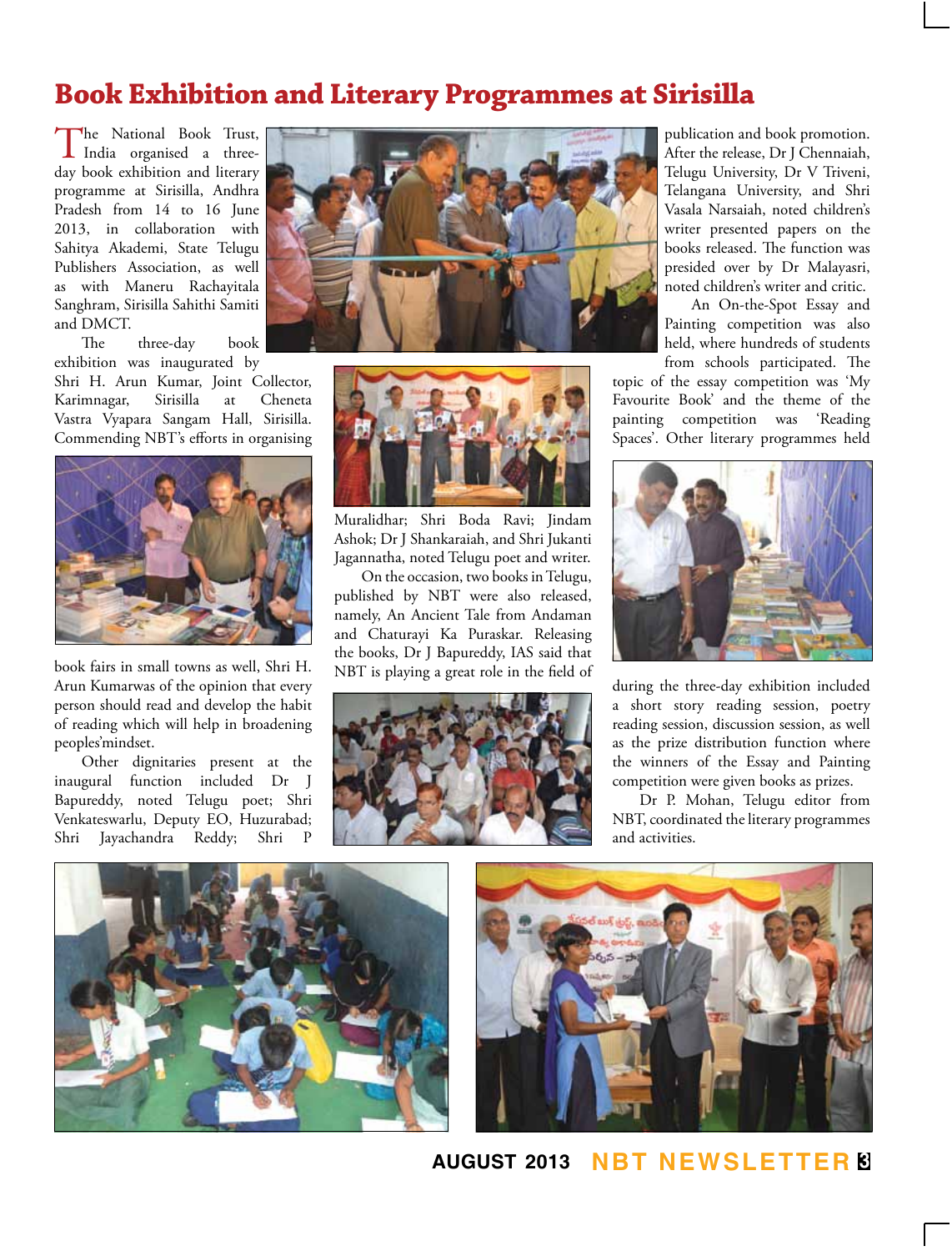## **Seoul International Book Fair**

India was the Guest of<br>Honour country at the ndia was the Guest of recently concluded Seoul International Book Fair<br>organized from 19-23 organized from June 2013, at Seoul, South Korea. A 40 members Indian delegation led by Shri Jitin Prasada, Hon'ble Minister of State for Human Resource Development, Government of India, Shri A. Sethumadhavan, Chairman, NBT, Smt. Veena Ish, Joint Secretary (Administration, Book Promotion & Copyright),

MHRD, Shri M.A. Sikandar, Director, NBT, Shri K. Srinivasa Rao, Secretary, Sahitya Akademi, including authors, CEOs, MDs and Executives of 23 Indian publishers, participated as part of the Guest of Honour Presentation of India at the Fair. The NBT as the nodal agency, facilitated the presentation.

A specially designed India Pavilion in about 1,000 sqm. was set up by the NBT at the Fair. A replica of Sanchi Gate served as the main gate of the Pavilion. The replica in fibre was sculpted by eminent sculptor Biswaji Majumdar. Right in the centre of the Pavilion, a replica of the standing Buddha in the Gandhara style of Gupta period, was showcased to underline the common Buddhist heritage of the two countries. The replica was reated by renowned sculptor Mr. Purnendu Dey.

More than 2500 titles of 23 Indian



publishers who participated, and nearly 800 titles of Thematic Exhibitions representing the publications of nearly 75 Indian publishers focused on 'Books on and by Mahatma Gandhi', 'Nobel Laureates from India', 'Hundred Years of Indian Cinema', 'Children's Literature', 'Indian Literature in English Translation', 'General Interest Books on India' were put on display at the Pavilion. Besides, 'Illustrators' Corner' and paintings of eminent painters on the theme 'Reading Spaces' were part of the exhibition. The participating publishers were drawn from children publishing, science & technology, literature, Indology, etc.

Ms. Park Geun-hye, Hon'ble President of the Republic of South Korea, visited the Indian Pavilion inaugural day. She was received by Shri Jitin Prasada, Shri A. Sethumadhavan, Shri Vishnu Prakash,

Hon'ble Amgassador of India to South Korea and Shri M.A. Sikandar. President Park showed keen interest in the Buddha sculpture and the Buddhist literature and exhibition of books on Mahatma Gandhi. Later, Shri Prasada gifted to the President the first copy of the graphic novel Sriratna & Kim Suro: The Legend of an Indian Princess in Korea, specially published by National Book Trust, India for the Fair. The book tells the story of

the Princess Sriratna marrying King Kim Suro of Korea in AD 48, who, together, founded the Gaya Kingdom in Korea.

At a meeting with the President Park after her visit to India Pavilion, Shri Prasada invited her to India on behalf of the Prime Minister Dr Manmohan Singh and also invited Korea to be the Guest of Honour Country at the New Delhi World Book Fair 2015. Later the KPA agreed in principle to present Korea as the Guest of Honour Country at the New Delhi World Book Fair.

Shri Prasada formally inaugurated the India Pavilion by releasing the above Graphic Novel and ten children books of National Book Trust, India brought out in Korean translation, which were distributed among Korean children who visited the Pavilion. The titles released in Korean translations included: *Holidays* 





**4 NBT Newsletter august 2013**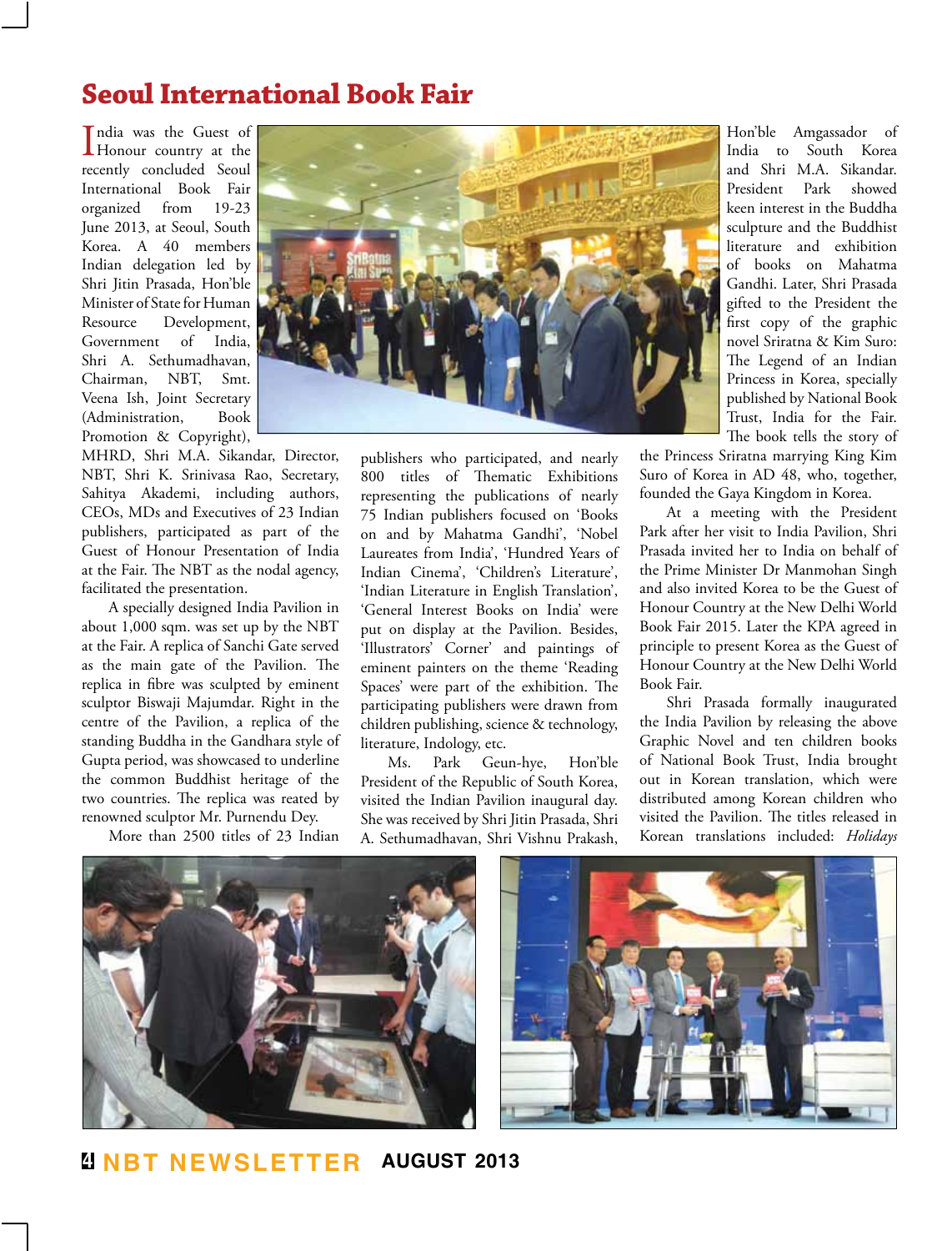

*Have Come* by Rabindranath Tagore; *Animals You Can't Forget*, by Ruskin Bond; *Ravan Remedy* by Suddhasatwa Basu; *Ripe & Ready* by Sukumar Ray; *Punti's Wedding*  by Dipanwita Roy; *A Helping Hand* by Samaresh Chatterjee; *Tails* by Hydrose Aaluwa; *Who is Sharper?* by Gunamani Nath; *Chika-Chik-Chik* by Jeyanthi Manoharan.

On the occasion, an MoU for participation in New Delhi World Book Fair, organized by NBT, and Seoul International Book Fair (SIBF), organized by Korea Publishers Association, on reciprocal basis annually was singed. NBT and KPA will also bring out annual reports



on Indo-Korean publishing activities on the basis of these reciprocal arrangements and will work towards promotion of the interests of publishers of both countries on mutual basis.

The agreement was signed by Shri M.A. Sikandar, Director, NBT and Mr. Eric Yang, Executive Director, KPA, in the presence of Shri Jitin Prasada, Shri Vishnu Prakash and Mr. Lee, Chairperson of the Organising Committee of SIBF and Ms. Veena Ish, at a reception hosted by Shri A. Sethumadhavan, Chairman, NBT.

A delegation of four authors as part of

Sahitya Akademi team, namely, Mr. Leeladhar Jagoori (Hindi writer), Dr. Dhruba Jyoti Borah (Assamiya writer), Dr. Basavaraj Kagudi Chnnabasayya (Kannada writer) and Dr. Morangthem Priyobrata Singh (Manipuri writer) and two children's writers Ms. Geeta Dharmarajan and Mr. Suddhosatwa Basu, participated in the reading programmes and discussions.

A series of B2B meetings or Rights Exchange Meetings between the

participating Indian publishers and Korean publishers were organized by NBT on various days of the Fair. Nearly 50 Korean publishers, publishing agents, editors, literary agents, book importers and others participated in these business meetings. Indian publishers have reported very positive business deals with Korean publishers, including the appointment of local agents by them. NBT is also in talks with the Korean rights selling of several of its titles to various publishers.

> An Indo-Korean Digital Publishing Forum was organized by NBT and KPA with presentations by Mr. Robert S. Kim, CEO, iPortfolio Inc., Mr. Chul-Beom, CEO, I-ePub, Mr. Tae-Woo Kim, CEO, Moglue, Mr. Ravi Dee Cee, CEO, DC Books, Mr. M.A. Sikandar, Director, NBT and Ms. Geeta Dharmarajan, Founder, Katha, and Chairperson of National Bal Bhawan.

An Illustrators' Workshop with 25 Korean school students based on the story 'My Umma's Sari' by the

children's writer Ms. Geeta Dharmarajan and artist Mr. Suddhasatwa Basu was

organized in association with Indian Cultural Centre, Embassy of India. Shri Amarendra Chakravarty also participated in an Indo-Korean Dialogue titled 'Writing and Illustrating for Contemporary Children'.

A programme titled 'Tagore and Gandhi in Korea: A Panel Discussion' was organized by NBT with the support of Embassy of India with presentations by Prof. Huh Woo Sung and Prof. Lee Jeong, eminent Indology scholars and moderated by Prof. Pankaj Mohan, Seoul-based Indian Studies Professor. A special visit was arranged by NBT for the Indian delegates to Kyobo Bookstore, Paju Book City and National Digital Library. Besides, an India cookery show, screening of film Devdas with Korean sub-titles, documentary shows on Indian art, culture, literature etc. engaged the visitors throughout the Fair.

Several publicity material including A Window to Select NBT Publications in



English, Reading to Connect-Connecting to Read, Indian Delegates' Profile (bilingual English and Korean) were brought out especially for the occasion. The Guest of Honour Presentation was amply highlighted by both Indian and Korean media in print, TV and internet platforms.

NBT delegation, besides the Chairman and the Director, comprised Ms. Farida M. Naik (Jt. Director, Admn. & Finance), Shri D. Sarkar (Dy. Director, Art), and the designer of Indian Pavilion and publicity material, Shri Kumar Vikram, Editor & Project In-charge of the Guest of Honour Presentation.



**august 2013 NBT Newsletter 5**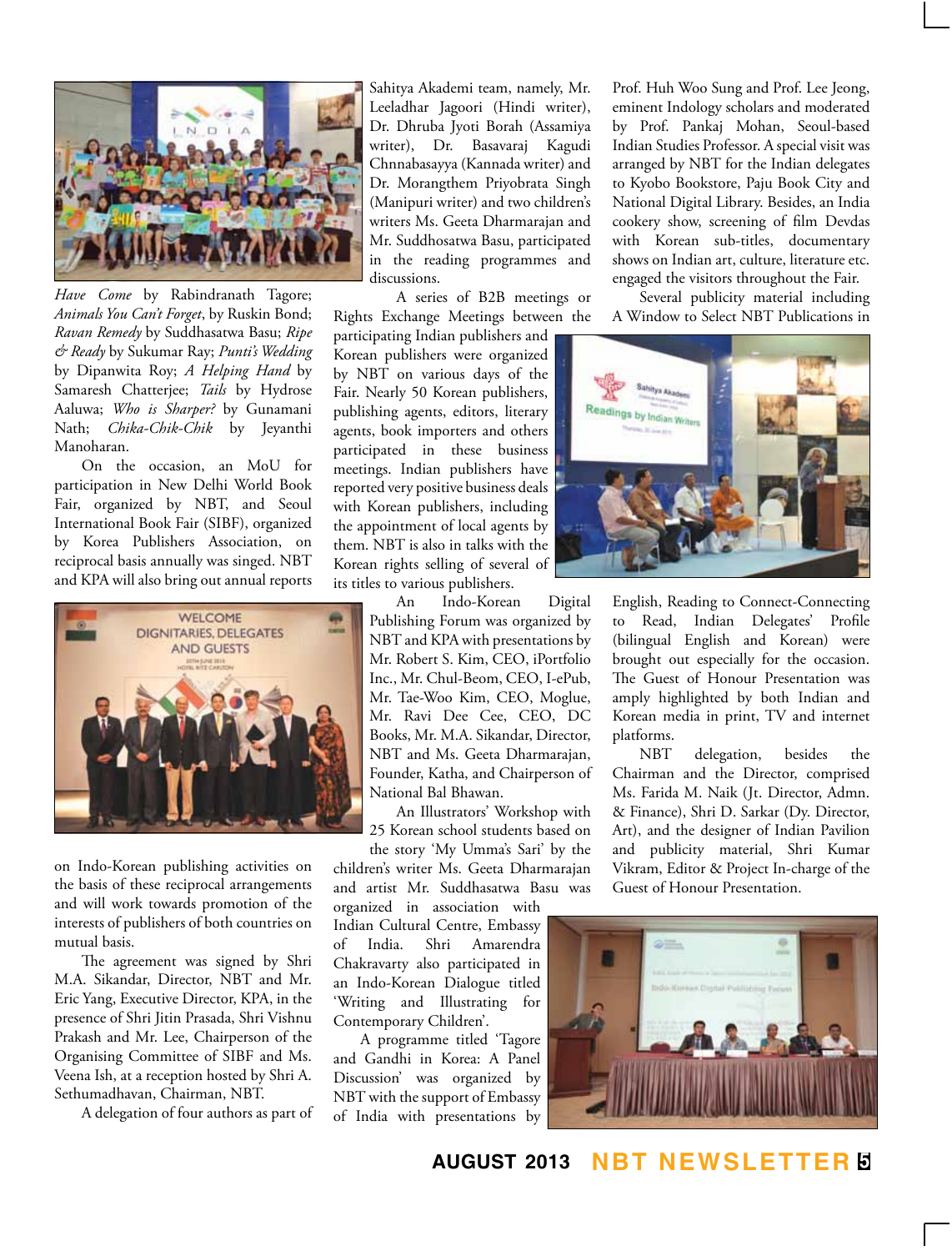## **Indonesian Delegation Visits NBT**

A delegation of the Parliament<br>
of the Republic of Indonesia (Committee X on Education, Culture and Tourism, Youth and Sports, and Library Affairs) visited National Book Trust, India on 16 July 2013. The delegation was received by Shri M.A. Sikandar, Director, NBT and Shri G.R. Raghavender, Director, Book Publishing, Ministry of HRD at Nehru Bhawan, NBT, India, New Delhi.

Shri M.A. Sikandar, Director, NBT, gave a detailed presentation on the Indian Publishing Industry and the role of the National Book Trust, India in book publishing and book promotion in the country for the last 56 years. "India is the third largest English language publishing industry in the world and one lakh books are produced by India annually. Publishing industry is a very vibrant industry which has been growing at a very rapid pace," said Shri M.A. Sikandar.

The committee appreciated the efforts of Indian government and its commitments towards promoting reading habit and





making available quality books at affordable prices. Thanking Shri Sikandar and the NBT, Hon. Mr. Drs Utut Adianto, Vice Chairman of the House of Representative of Indonesianns at Commission, and head



of the parliamentary delegation, said, "The main objective of visiting India was

> to discuss the Law of Book Publishing in this country and therefore we have chosen National Book Trust, India as the main place to learn about books. We would like to formulate a suitable legislation on Book

Publishing and Book Promotion based on Indian experience more particularly on NBT model."

The other members of the delegation included Hon. Mr Diaz Gwijangge, Hon. Mr H. Nurul Qomar, Hon. Dra. Hj. Harbiah Salahuddin, Hon. Mrs. Dra. Hj. Popong Otje Djundjunan, Hon. Mr Hrsal Yunus, Hon. Mr M.

Guruh, Hon. Mr Drs Ibrahim Sakty Batubara, Hon. Mr Drs Hisyam Alie, Hon. Mr Drs H. Muchtar Amma, Mr Benny Alamsyah, Mr Muhammad Satori, Mrs Henny Listyowati, Mr Khairuddin Siregar, Ms Noviyanti Nurmala and Mr Edy Wardoyo.

The meeting ended with a vote of thanks proposed by Shri M.A. Sikandar to all the members present in the discussion.

Earlier the delegation was taken around through the various departments of the NBT. They were especially delighted to see the NBT bookshop with its wide variety of books in many languages as well as the newly renovated NCCL library for children.



*Participate in:*

**NEW DELHI WORLD BOOK FAIR 15–23 February 2014**

**and**

## **NEW DELHI RIGHTS TABLE**

**17–18 February 2014**

**at Pragati Maidan, New Delhi**

**Guest of Honour: POLAND**

**www.newdelhiworldbookfair.gov.in**

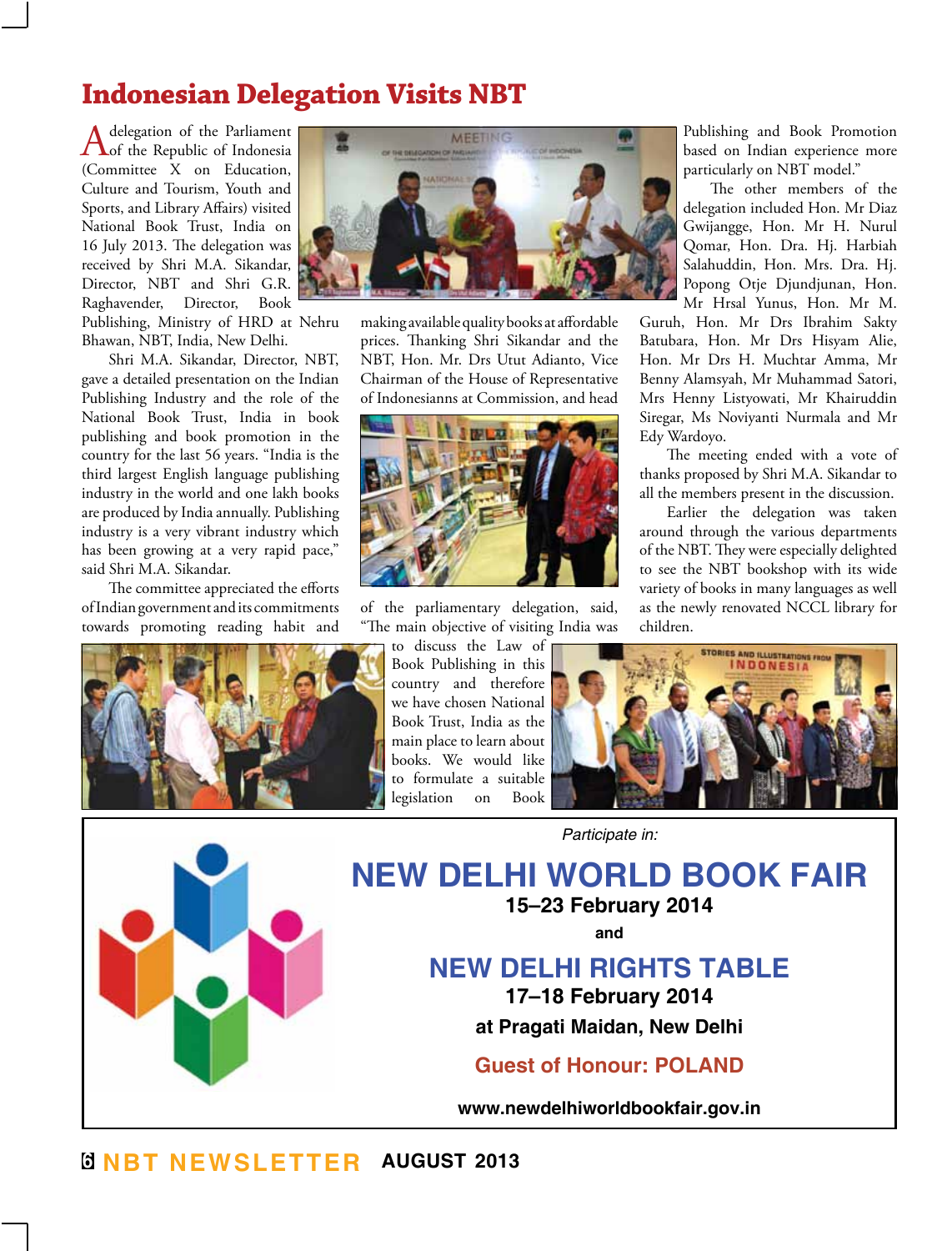# **NBT Books on Freedom Movement**

The nation celebrates its 67th Independence Day on 15 August 2013. In order to create an awareness on the history of our struggle for independence and its importance, the Trust has been publishing books on various aspects of our independence movement as well as on some leading lights who fought for freedom.

#### **Freedom Movement and Indian Muslims**

*Santimoy Ray* The book challenges the many prejudices that generate bias and hatred against the Indian Muslims, particularly



their contentious role in Indian freedom movement and the rise of the Indian Muslim League.

978-81-237-6139-8; Rs 65 (PB) 978-81-237-6140-4; Rs 195 (HB)

#### **Freedom Struggle**

*Bipan Chandra & others* A lucidly written account of India's freedom struggle, its history, development and the diverse forces which contributed to it. 81-237-0249-X; Rs 65



The Ghadar Movement was in many ways a novel struggle for the freedom of India. This book is a short history of the genesis and rise of the movement, its transnational dimensions, romance of patriotism,



limitations and illusions, tremendous sacrifices and its legacy that inspired Bhagat Singh and other revolutionaries. 978-81-237-6282-1; Rs 90

#### **Hanged for their Patriotism**

*R K Tandon*

This book is about the famous young revolutionaries of India who went to the gallows, laughing and singing. (Age-group 12-14) 978-81-237-5550-2; Rs 105



#### **How India Won Her Freedom**

*Krishna Chaitanya* Come 15 August and the whole of India is immersed in different kinds of activities. It was on this day in 1947 that India became independent. Here is the

saga of Indians who fought for a free India, a story of young martyrs and great leaders who brought an end to foreign rule. 978-81-237-1105-8; Rs 35

#### **India's Glorious Freedom Struggle and the Post-Independence Era** *Mohan Dharia*

The book discusses the freedom struggle,

the goals set for an independent India, how far the country succeeded in achieving them and what is to be done for the future.

978-81-237-5842-8; Rs 50

#### **Story of I.N.A.**

*S A Ayer*

This book, by a loyal colleague of Netaji Subhas Chandra Bose, presents a concise account of Netaji's role in India's struggle for freedom with the constitution of the Indian National Army (I.N.A.).



The book describes the events that led to his being caught in the vortex of politics and subsequent exile and disappearance. 978-81-237-2122-4; Rs 60

#### **The Contribution of Revolutionists in India's Freedom Struggle**

#### *Hiren Gohain*

The book traces the role and contribution of the heroic part played by the revolutionary leaders in India's national movement. 978-81-237-5793-2; Rs 45

**The Partition of India** *Anita Inder Singh*

The Partition of India was one of the most cataclysmic events in world history. This book places it in an international perspective to show how reasons of state,



and religious, ethnic or cultural division have been inextricably intertwined in creating the situations that have led to partition in different parts of the world. 81-237-4696-2; Rs 35 (PB)

81-237-4697-0; Rs 150 (HB)

#### **Trials of Independence**

*B R Agarwala*

This book gives a vivid account of some of the<br>well-known trials of well-known trials of revolutionaries, thinkers, journalists and political leaders who took up



the cause of Independence and made concerted efforts to overthrow an alien rule. The trials of these freedom fighters, whose prosecution by the oppressive regimes aroused political consciousness among the masses, give a deep insight into the characters of the persons tried, including their varied temperaments and ideologies.

81-237-0259-6; Rs 60

## **Young India**

*Lajpat Rai* Young India, written by one of the foremost freedom fighters, discusses the rise of British power in India and its consequences,



Indian nationalism, foundation of the Indian National Congress, trajectories of Indian national movement upto 1915, Hindu-Muslim relations and finally Lajpat Rai's own vision of Indian nation. 978-81-237-6281-4; Rs 110

## **august 2013 NBT Newsletter 7**